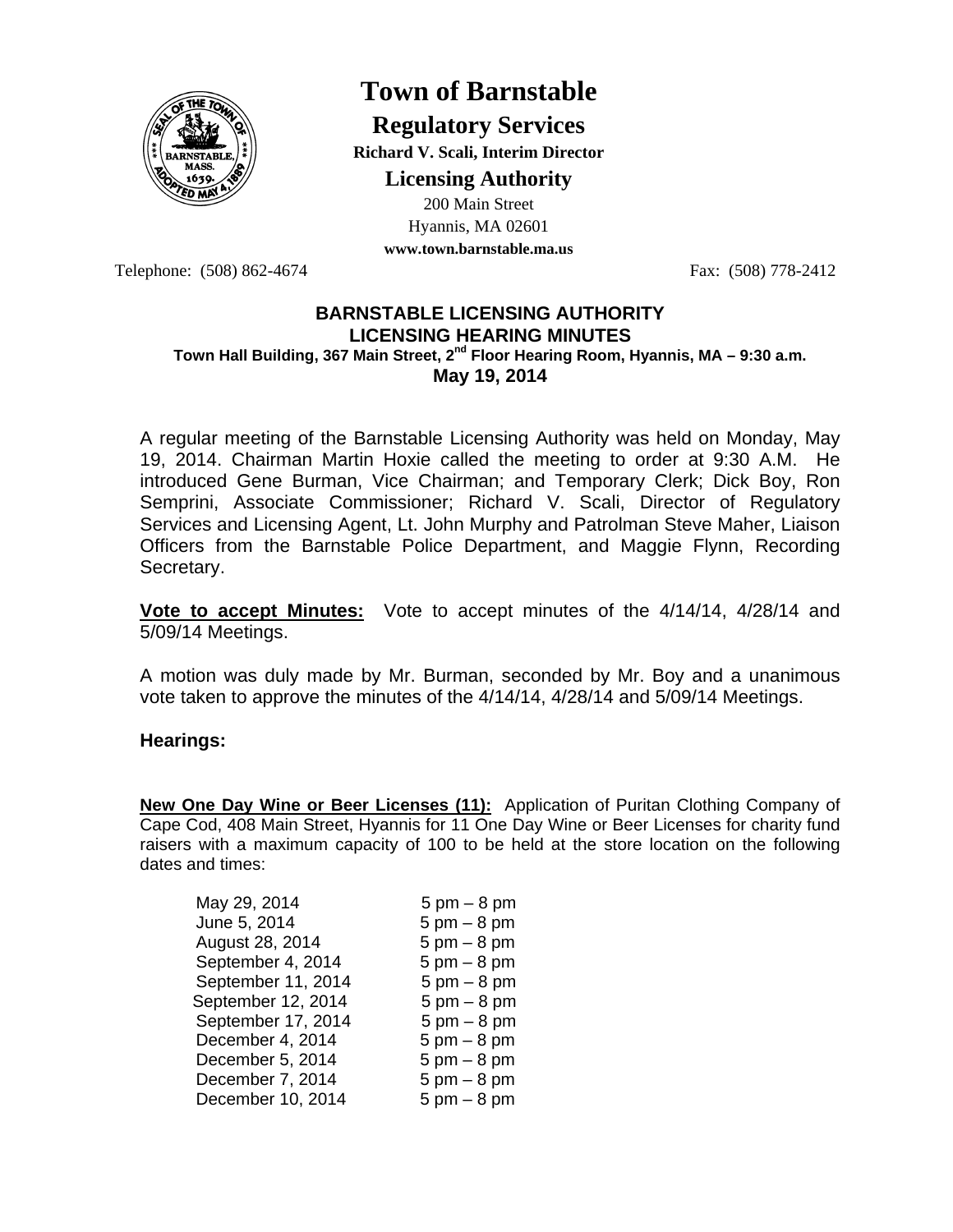Andrea McCarthur, event coordinator appeared on behalf of Puritan Clothing. Charitable events have been held for many years and were informed that we need to obtain one day licenses. The events support all different charities. No admission and no charge for alcohol. What is a vendor asked Mr. Boy; it is when we showcase a line or merchandise and then hold an event.

A motion was duly made by Mr. Burman, seconded by Mr. Boy and a unanimous vote taken to approve the application of Puritan Clothing Company of Cape Cod, 408 Main Street, Hyannis for 11 One Day Wine or Beer Licenses for charity fund raisers with a maximum capacity of 100 to be held at the store location on the following dates and times:

| $5 \text{ pm} - 8 \text{ pm}$ |
|-------------------------------|
| $5 \text{ pm} - 8 \text{ pm}$ |
| $5 \text{ pm} - 8 \text{ pm}$ |
| $5 \text{ pm} - 8 \text{ pm}$ |
| $5 \text{ pm} - 8 \text{ pm}$ |
| $5 \text{ pm} - 8 \text{ pm}$ |
| $5 \text{ pm} - 8 \text{ pm}$ |
| $5 \text{ pm} - 8 \text{ pm}$ |
| $5 \text{ pm} - 8 \text{ pm}$ |
| $5 \text{ pm} - 8 \text{ pm}$ |
| $5 \text{ pm} - 8 \text{ pm}$ |
|                               |

**New One Day Beer and Wine and Entertainment Licenses:** Application of Connie Nye Clark of the Perfect Plan on behalf of Luxx Living and Pastiche of Cape Cod, for a One Day Beer and Wine License and Entertainment License for networking event to be held outside at Pastiche, 1595 Route 6A, West Barnstable on June 12, 2014 from 4:00-8:00 PM. Entertainment will be a three piece jazz trio. Maximum allowed is 100 persons limited to the outside tent area only.

Connie Nye Clark appeared on behalf of the applicant. Connie is the owner of the Perfect Plan and as an event planner requesting a one day beer and wine and entertainment license for this networking event. No admission, only private invite, no charge. Mr. Semprini asked about the Our Lady of Victory satellite parking lot to be used for the event. Also additional satellite parking is available; actually is Our Lady of Hope church.

A motion was duly made by Mr. Burman, seconded by Mr. Boy and a unanimous vote taken to approve the application of Connie Nye Clark of the Perfect Plan on behalf of Luxx Living and Pastiche of Cape Cod, for a One Day Beer and Wine License and Entertainment License for networking event to be held outside at Pastiche, 1595 Route 6A, West Barnstable on June 12, 2014 from 4:00-8:00 PM. Entertainment will be a three piece jazz trio. Maximum allowed is 100 persons limited to the outside tent area only.

#### **Change of New Annual Common Victualler License:**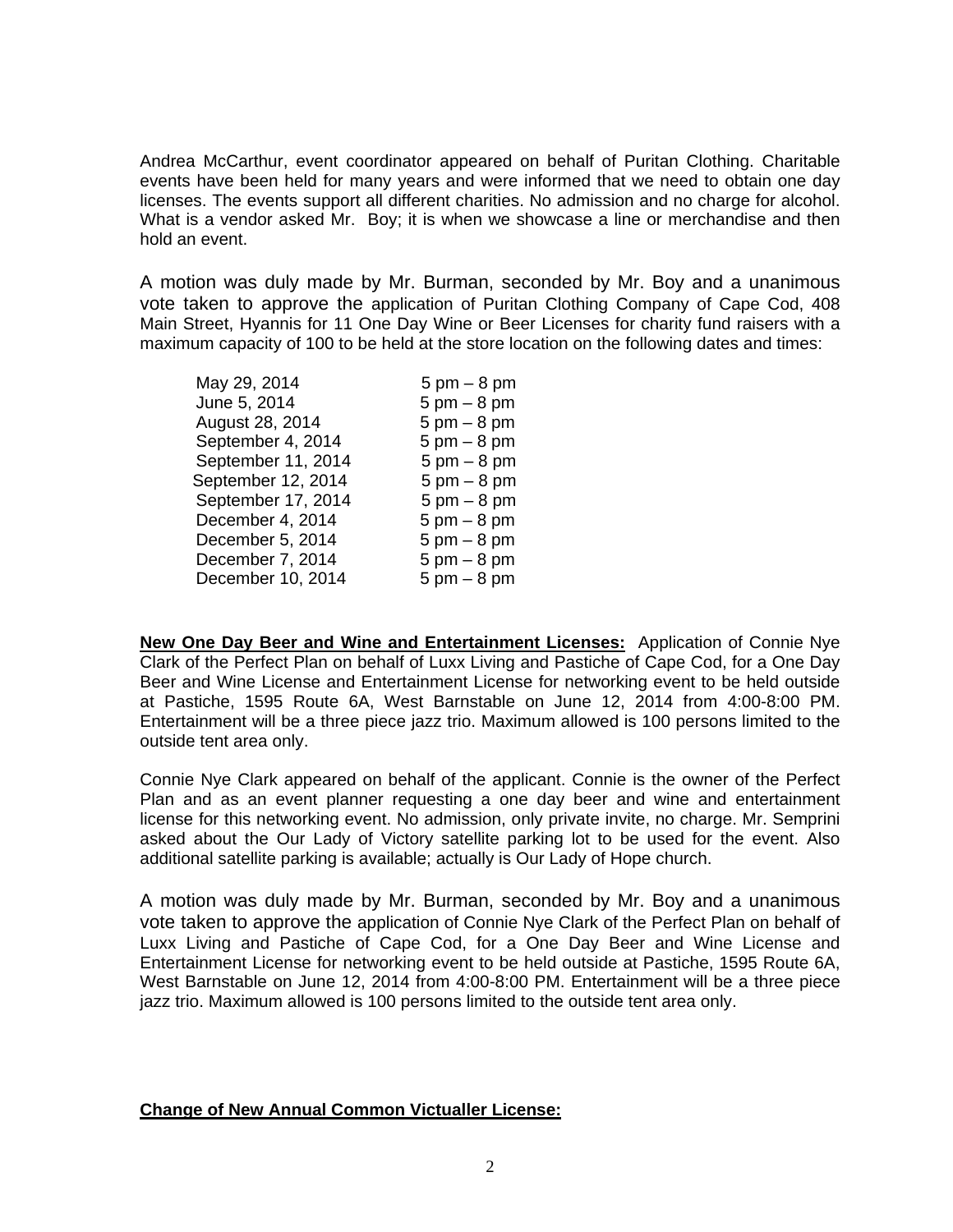In accordance with Chapters 136, 138 and 140 of the General Laws, as amended, Little Miss Cupcape, Inc., d/b/a Little Miss Cupcape**,** 388 Main Street, Hyannis, MA, Tonya and Taylor Stump, Managers, Annual Common Victualler License has petitioned the Barnstable Licensing Authority for a Change of Description to allow outdoor dining for 8 seats.

Tonya and Taylor Stump appeared on behalf of Little Miss Cupcape. The request is for 8 outdoor seats. Hopefully the store will be open within two weeks; soda lemonade and water being sold, no coffee to have with the cupcakes.

A motion was duly made by Mr. Burman, seconded by Mr. Boy and a unanimous vote taken to approve a change of description of the annual common victualler license to allow outdoor dining for 8 seats.

**New Annual Common Victualler License:** Application of RTPK Associates, 590 Sandy Neck Road, West Barnstable, Steven Aluisy, Manager, for a New Annual Common Victualler License, to be operated 9 am to 6 pm. Maximum number of 6 picnic tables, 36 seats.

Patrick Van Cott and Steve Aluisy appeared for the Sandy Neck Beach Concession. Thirty years food service experience between Patrick and Steve. Mr. Hoxie asked if they are planning on any changes, there will be a solid daily menu with some dinners on the weekends. Operations will be seven days a week from 9-6.

A motion was duly made by Mr. Burman, seconded by Mr. Boy and a unanimous vote taken to approve the Application of RTPK Associates, 590 Sandy Neck Road, West Barnstable, Steven Aluisy, Manager, for a New Annual Common Victualler License, to be operated 9 am to 6 pm. Maximum number of 6 picnic tables, 36 seats.

**New Annual Common Victualler License:** Application of S & A Group, d/b/a Box Lunch, 357 Main Street, Hyannis, Angel Mateo, Manager, for a New Annual Common Victualler License, to be operated Monday through Friday 9 am to 4 pm. and Saturday 10 am to 3 pm. Indoor seating for 16 and outdoors for a maximum of 14 as approved by the Building Commissioner.

Angelo Mateo appeared on his own behalf. He is the current manager and has been for the past two months. He will not be shutting down the restaurant and will have the same menu; 20 years successful. Mr. Scali offered a suggestion that there is confusion at the front counter, want to remind you to review the previous ordering system that worked efficiently.

A motion was duly made by Mr. Burman, seconded by Mr. Boy and a unanimous vote taken to approve the application of S & A Group, d/b/a Box Lunch, 357 Main Street, Hyannis, Angel Mateo, Manager, for a New Annual Common Victualler License, to be operated Monday through Friday 9 am to 4 pm. and Saturday 10 am to 3 pm. Indoor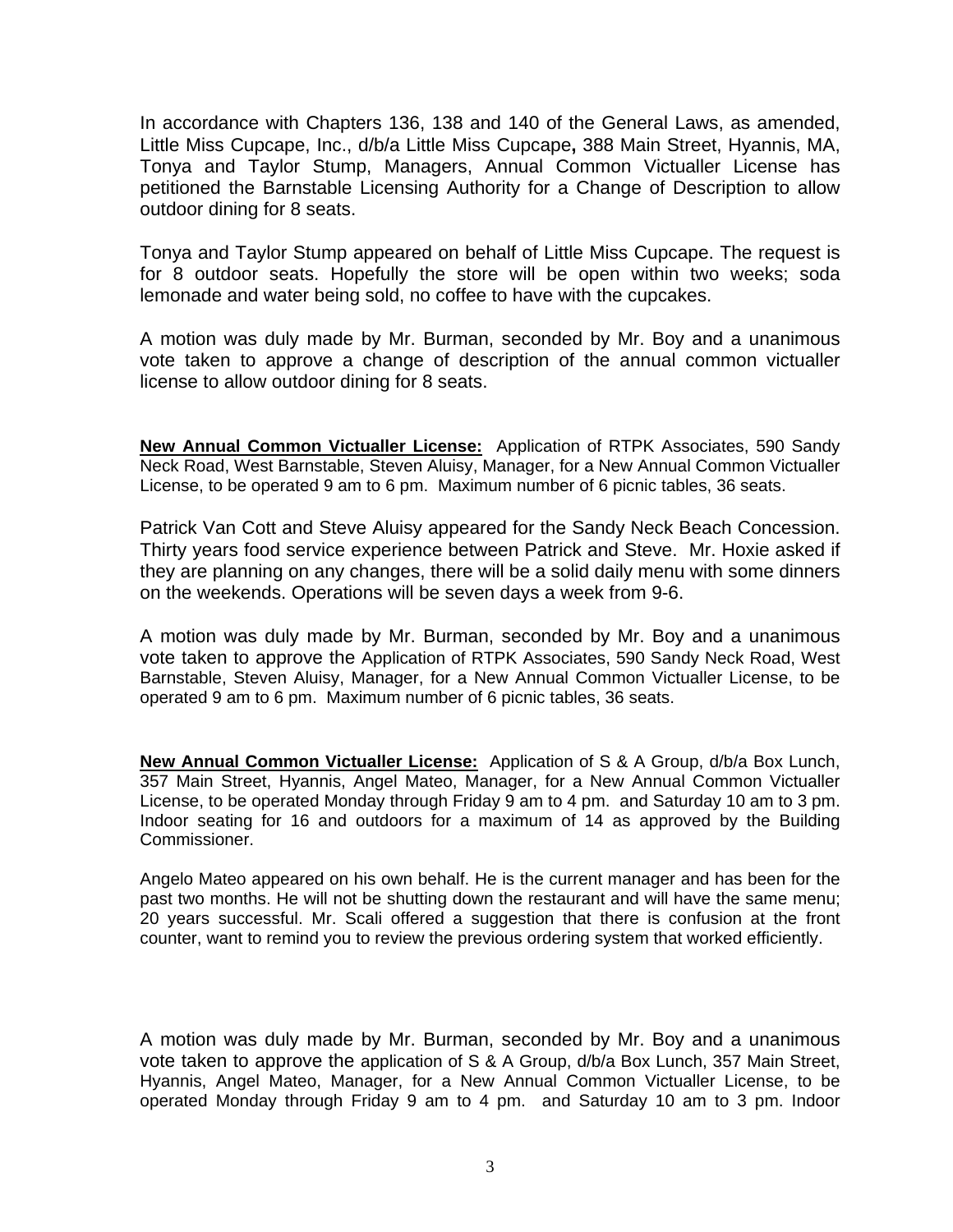seating for 16 and outdoors for a maximum of 14 as approved by the Building Commissioner.

**New Annual Common Victualler License:** Application of Christian Camp Meeting Association, d/b/a CBA Snack Bar, 915 Craigville Beach Road, Centerville, A. Roy Brown, Manager, for a New Annual Common Victualler License, to be operated 9 am to 4 pm. Maximum number of 20 interior seats and 24 exterior seats as approved by the Building Commissioner.

Jim Lane President of the CBA appeared. He stated that this year the CBA hired Roy and Nancy Brown to operate the snack bar. Roy has experience at larger locations, the CBA has been in operation since the 1940's or even earlier. Mr. Burman asked if he will be working for the Association and not an independent; yes.

A motion was duly made by Mr. Burman, seconded by Mr. Boy and a unanimous vote taken to approve the application of Christian Camp Meeting Association, d/b/a CBA Snack Bar, 915 Craigville Beach Road, Centerville, A. Roy Brown, Manager, for a New Annual Common Victualler License, to be operated 9 am to 4 pm. Maximum number of 20 interior seats and 24 exterior seats as approved by the Building Commissioner.

**New Class II Auto Dealer License:** Application of Skyline Motors Inc, for a new Class II Auto Dealer License at 66 Barnstable Road, Hyannis, for a maximum of 28 used vehicles to be parked outside per approval of the Building Commissioner.

Philp Boire from Norwood and Harwichport appeared. Mr. Boire has been a Class II dealer for 38 years. He is up to speed on the new Auto regulations, he is the go to guy and they all come to him with questions. Plan to lease 66 Barnstable Road. Mr. Hoxie inquired is there a license there at this time; yes. Mr. Burman inquired will you be operating this location, as the manager; yes. Mr. Scali stated that there are new rules regarding lot lines and numbers of spaces he has reviewed and attended all your meetings regarding the regulations. Looking to be open by June 1.

A motion was duly made by Mr. Burman, seconded by Mr. Boy and a unanimous vote taken to approve the Application of Skyline Motors Inc, for a new Class II Auto Dealer License at 66 Barnstable Road, Hyannis, for a maximum of 28 used vehicles to be parked outside per approval of the Building Commissioner.

**New Class II Auto Dealer License:** Application of Executive Auto & Sales Inc, for a new Class II Auto Dealer License at 515 West Main Street, Hyannis, for a maximum of 13 used vehicles to be parked outside per approval of the Building Commissioner.

George Youseff appeared. This location used to be Jack Ellis Foreign auto repair. Approved for 13 space used car lot. Mr. Youseff has 24 years of experience. Mr. Hoxie inquired as to how they previously had 20 spaces approved and also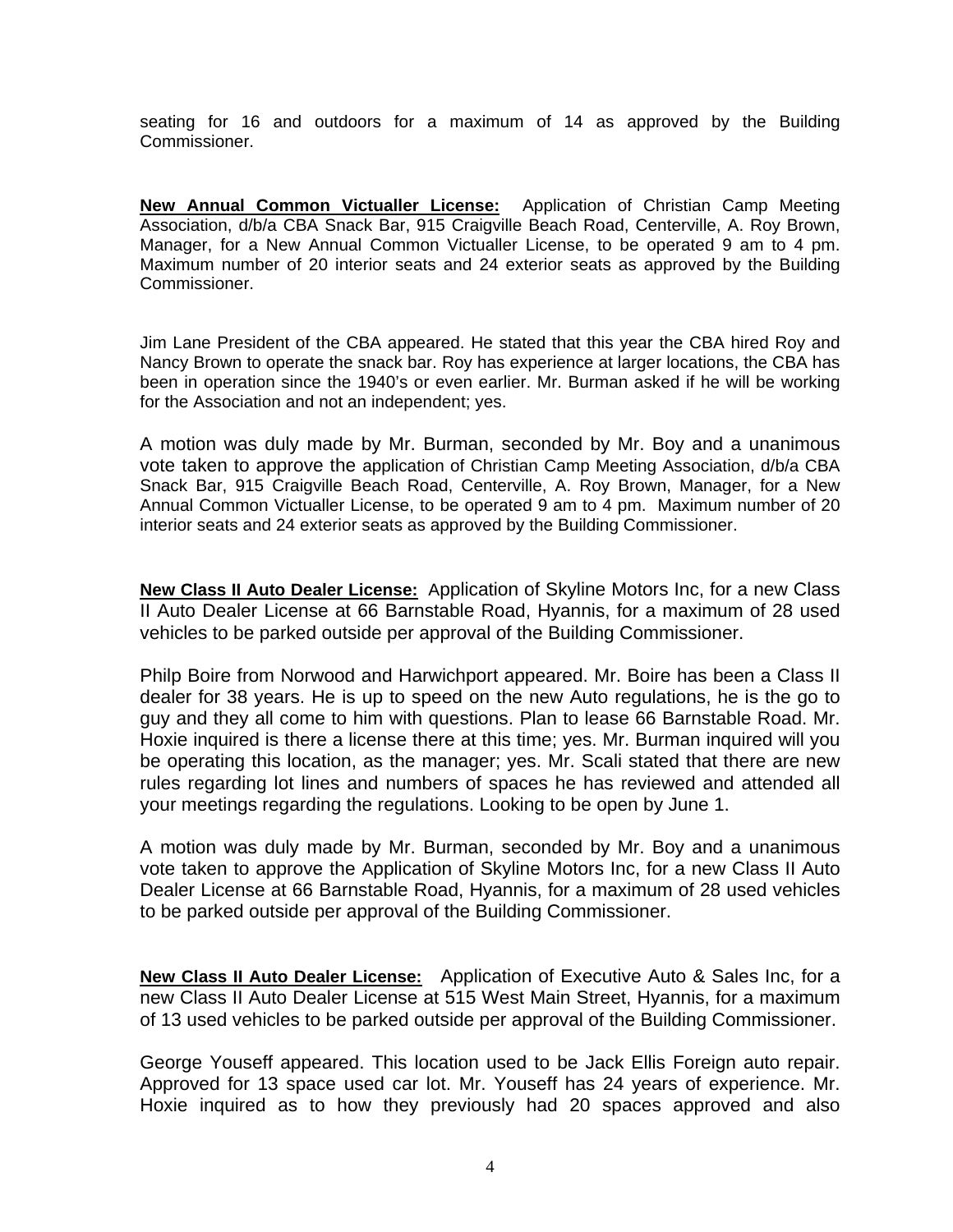confirmed that he will be doing repairs. Mr. Scali, reiterated that the new rules and regulations be adhered to. Lt. Murphy stated the he went by the business, his crew is hard at work.

A motion was duly made by Mr. Burman, seconded by Mr. Boy and a unanimous vote taken to approve the application of Executive Auto & Sales Inc, for a new Class II Auto Dealer License at 515 West Main Street, Hyannis, for a maximum of 13 used vehicles to be parked outside per approval of the Building Commissioner.

**New Junk Dealer License:** Application has been filed by Silva Jewelers Inc., d/b/a Silva Jewelers, 1112 Main Street, Osterville, Cynthia J Silva, Manager, for a New Annual Junk Dealer License. Hours of operation to be 9 am to 5pm, Monday – Saturday.

Dick Silva appeared and stated he has been in business for 32 years; we relocated and purchased the building. New location; aware of all the junk dealer regulations.

A motion was duly made by Mr. Burman, seconded by Mr. Boy and a unanimous vote taken to approve the Application has been filed by Silva Jewelers Inc., d/b/a Silva Jewelers, 1112 Main Street, Osterville, Cynthia J Silva, Manager, for a New Annual Junk Dealer License. Hours of operation to be 9 am to 5pm, Monday – Saturday.

**New Annual Common Victualler License:** Application of Moo Oink Cluck LLC, d/b/a Monty's Roast Beef, 251 Iyannough Road, Hyannis, Errol Thompson, Manager, for a New Annual Common Victualler License, to be operated 10 am to 10 pm, Sunday - Thursday and 10:00 am – 1:00 am Friday-Saturday; indoor seating for 40 as approved by the Building Commissioner.

Errol Thompson appeared. Successful restaurant in the past; sandwiches, seafood; similar to a deli. Hope to be operational by June  $1<sup>st</sup>$ ; location needs mainly painting, central air, and lighting. Mr. Hoxie asked if you own the property, correct, yes.

A motion was duly made by Mr. Burman, seconded by Mr. Boy and a unanimous vote taken to approve the Application of Moo Oink Cluck LLC, d/b/a Monty's Roast Beef, 251 Iyannough Road, Hyannis, Errol Thompson, Manager, for a New Annual Common Victualler License, to be operated 10 am to 10 pm, Sunday - Thursday and 10:00 am – 1:00 am Friday-Saturday; indoor seating for 40 as approved by the Building Commissioner.

**New Annual Common Victualler License:** Application of Burrito Loco # 1, 70 Center Street, Hyannis, Pablo Arturo Tapia, Manager, for a New Annual Common Victualler License, to be operated 6 am to 6 pm. Interior seating of 30 and exterior seating of 10 per approval of the Building Commissioner.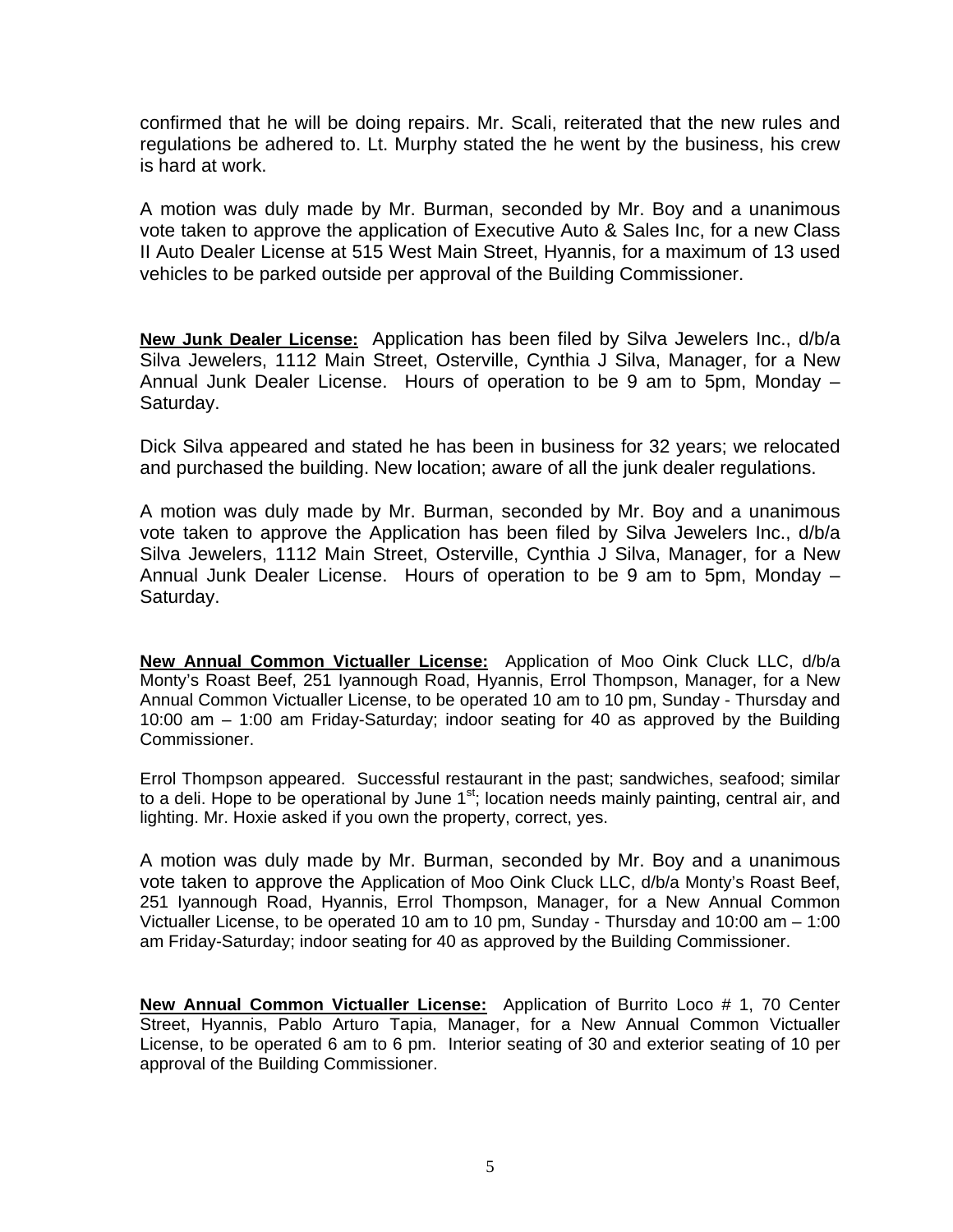Pablo and Ignacio Tapia appeared. Used to be the brown bag bagel location on Center Street; will be serving breakfast, lunch and dinner, change hours to 6:00 am to 9 pm.

A motion was duly made by Mr. Burman, seconded by Mr. Boy and a unanimous vote taken to approve the application of Burrito Loco # 1, 70 Center Street, Hyannis, Pablo Arturo Tapia, Manager, for a New Annual Common Victualler License, to be operated 6 am to 6 pm. Interior seating of 30 and exterior seating of 10 per approval of the Building Commissioner.

**Annual All Alcohol Change of Manager Licenses (2):** Application of Wianno Club Inc., d/b/a Wianno Club, at the following locations, 107 Sea View Ave and 389 Parker Road, both located in Osterville, holder of Annual All Alcohol Club Licenses, for a Change of Manager to Darin C. Crippen.

Albert Schultz, attorney for two locations of the Wianno Club. Mr. Crippen is 42 yrs old, 25 years experience. The Cori came back clean. Seven years ago there was a driving while ability impaired, not convicted, attendance at alcohol awareness meeting. Mr. Scali stated that there were some issues regarding events at the clubhouse, events at the tennis house, advised they needed a one day license. Simultanously, calling about the tennis club, has not come to my attention as of yet according to Attorney Schultz .

A motion was duly made by Mr. Burman, seconded by Mr. Boy and a unanimous vote taken to approve the application of Wianno Club Inc., d/b/a Wianno Club, at the following locations, 107 Sea View Ave and 389 Parker Road, both located in Osterville, holder of Annual All Alcohol Club Licenses, for a Change of Manager to Darin C. Crippen.

#### **Renewals:**

## **The following renewals have been submitted without any changes from the previous year for Licensing Authority approval:**

#### **Daily Live Entertainment:**

Cape Cod Melody Tent, 41 West Main Street, Hyannis

Mr. Burman inquired about list of events.

#### **Business Meeting:**

 **Junk Dealer Renewals:** Renewals were completed on 4/30/2014. The following Licensees did not renew and did not notify the Licensing Authority of their intention close. Letters were sent to cease all operations related to the license as of April 30, 2014. The Barnstable Police Department was updated.

 2 Good to be New, 142 Corporation St, Hyannis Kyle's Consignment Corner, 505 Main Street, Hyannis Second Time Around, 631 Main Street, Hyannis